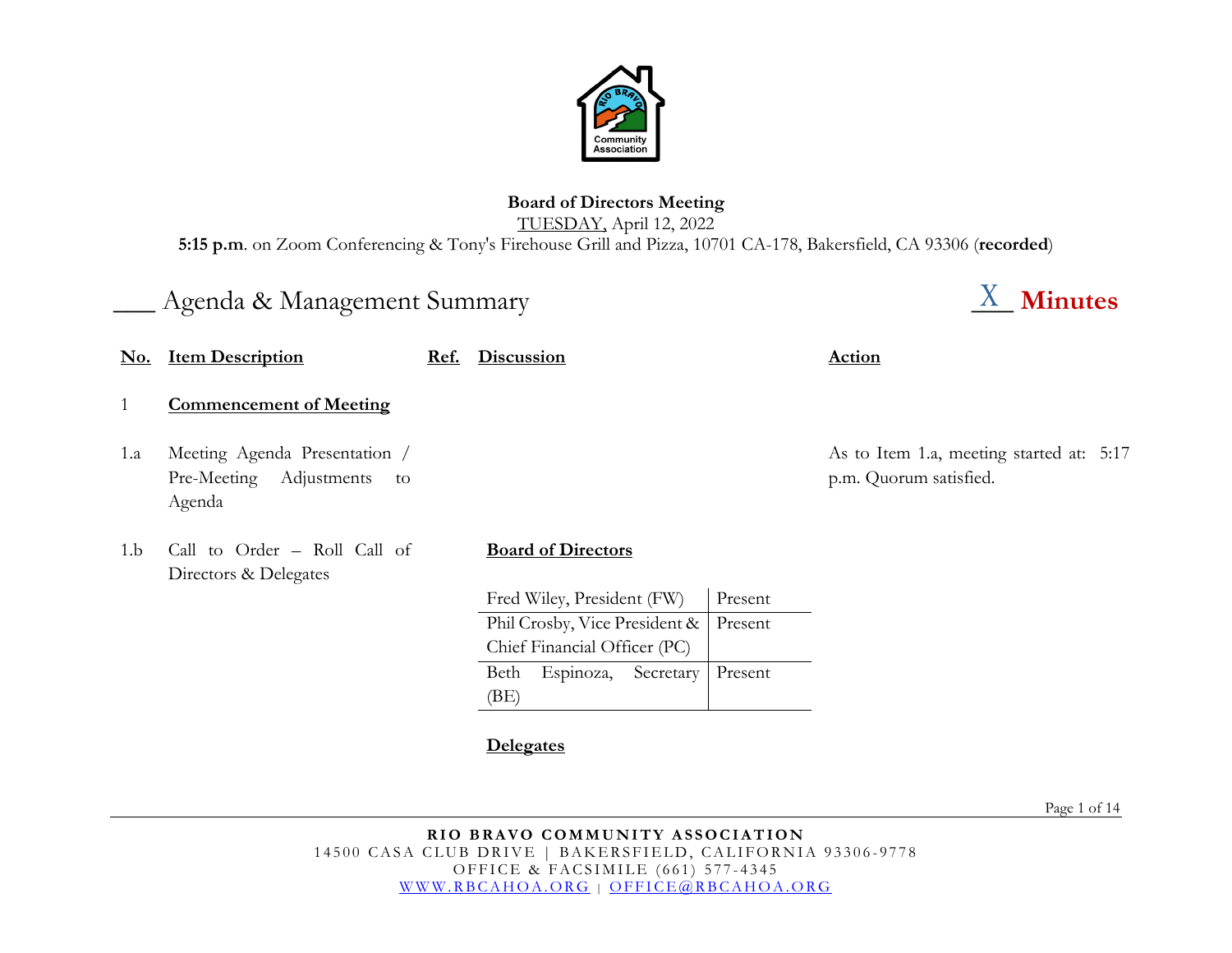

| Montagna HOA by and           | <b>SG</b> Present |
|-------------------------------|-------------------|
| through Stephen Greenfield    |                   |
| & Kerri Roberts               |                   |
| Rio Vista HOA by and          | RD Present        |
| through Raj Doshi & Craig     | at 5:27 p.m.      |
| Michaud                       |                   |
| Rio Vista Estates HOA by      | <b>SS Present</b> |
| and through Skip Staley and   |                   |
| Art Mijarez                   |                   |
| Rodeo Credit Enterprises for: | Not               |
| Shayan Capital, LLC (20);     | Present           |
| Kona Crown Holdings, LLC      |                   |
| (25%); Falcon T Investments,  |                   |
| LLC (25); and Lakewood        |                   |
| Parkway, LLC (30) by Kris     |                   |
| Pinero                        |                   |
| Estates of Rio Bravo HOA by   | Not               |
| and through                   | Present           |
| The Manors by and through     | Not               |
| Johnny Duenas                 | Present           |
| Rio Bravo Country Club,       | Not               |
| LLC by and through Randy      | Present           |
| Steinert                      |                   |

Page 2 of 14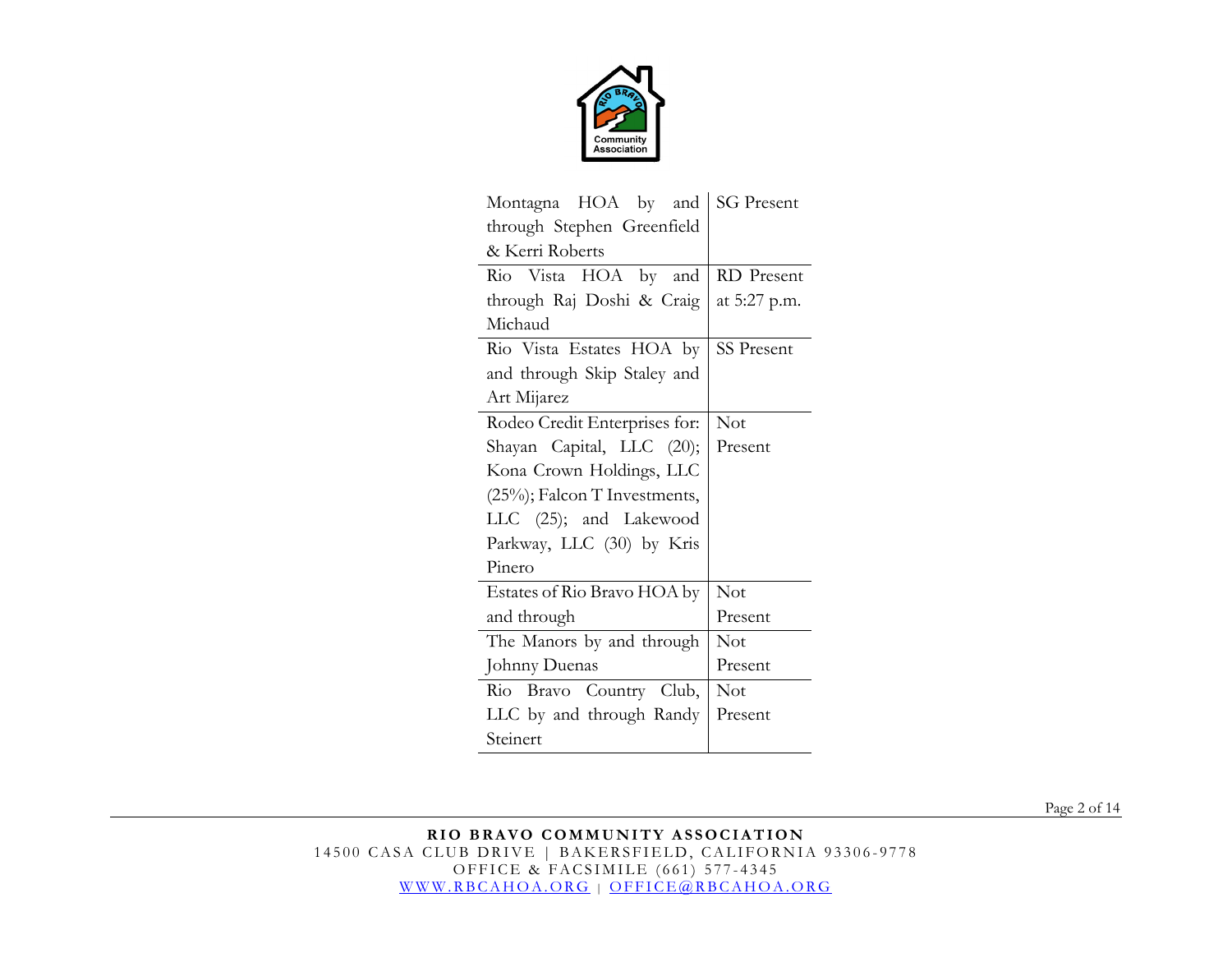

| Guest(s)                      |                   |
|-------------------------------|-------------------|
| Mark Hall (MHOA), 2 Present   |                   |
| Montagna Owners               |                   |
| Rio Bravo Fairways by and     | Not               |
| through Scott Johnson         | Present           |
| Rio Bravo Golf Course         | <b>Not</b>        |
| Master HOA by and through     | Present           |
| Tony Martinez                 |                   |
| Casa Club HOA by<br>and       | <b>Not</b>        |
| through                       | Present           |
| Mario<br>Valenzuela,<br>Sarah | <b>MV</b> Present |
| Resa, Manager                 |                   |

1.c Approval of the March 8, 2022, Meeting Minutes.

As to Item 1.c, PC motioned to approve the March 8, 2022, Meeting Minutes. BE 2nd – Majority in Favor.

## 2. **New Business**

2.a New Items, Floor Items & Open Discussion

1. Open Floor As to Item 2.a.1, Montagna owner inquiry about Montagna delegates. FW, SG explained delegates, and RBCA scope of responsibilities.

Page 3 of 14

**RIO BRAVO COMMUNITY ASSOCIATION** 14500 CASA CLUB DRIVE | BAKERSFIELD, CALIFORNIA 93306-9778 OFFICE & FACSIMILE (661) 577 - 4345 [WWW.RBCAHOA.ORG](http://www.rbcahoa.org/) | [OFFICE@RBCAHOA.ORG](mailto:OFFICE@RBCAHOA.ORG)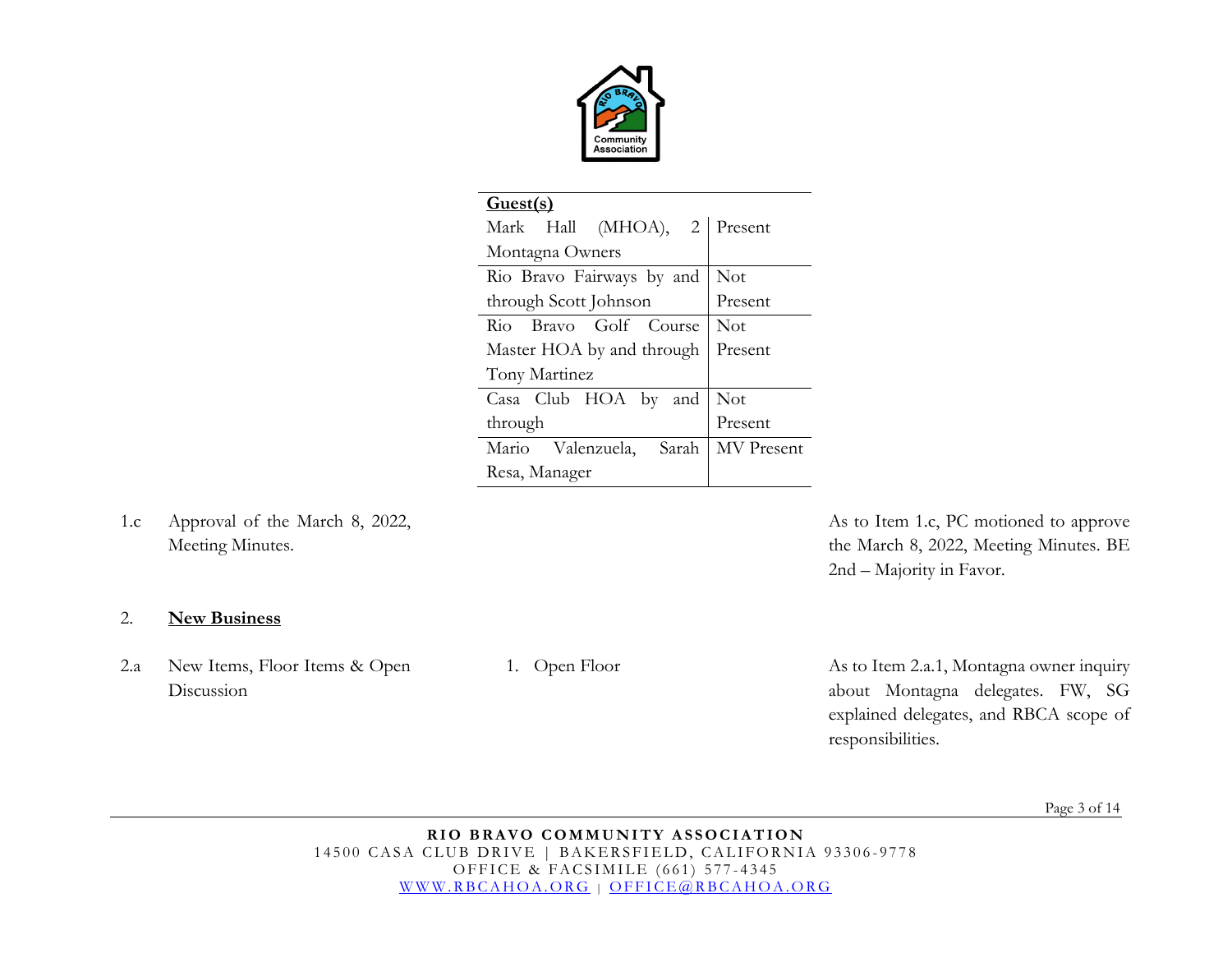

Inquiry about Rodeo's future plans. Discussion had, including regarding Estates of Rio Bravo.

MH brought out billing impact with change to monthly. FW mailing costs to go down as more electronic billing is made. Monthly billing to help cash flow.

Discussion about dynamics between annexed and non-annexed association.

MV provided information from KP on potential homes via the website: delsahomes.com. Initially twenty-two homes or so will be built on Tract 5517, the unpaved area.

Question on status of Fuller property.

FW announced next board meeting.

Page 4 of 14

#### **RIO BRAVO COMMUNITY ASSOCIATION** 14500 CASA CLUB DRIVE | BAKERSFIELD, CALIFORNIA 93306-9778 OFFICE & FACSIMILE (661) 577 - 4345 [WWW.RBCAHOA.ORG](http://www.rbcahoa.org/) | [OFFICE@RBCAHOA.ORG](mailto:OFFICE@RBCAHOA.ORG)

Bakersfield, CA 93306

Tuesday, May 10, 2022, at 5:15 p.m. via Zoom Conferencing and/or Tony's

Firehouse Grill and Pizza, 10701 CA-178,

2.b Next Meeting: Board Meeting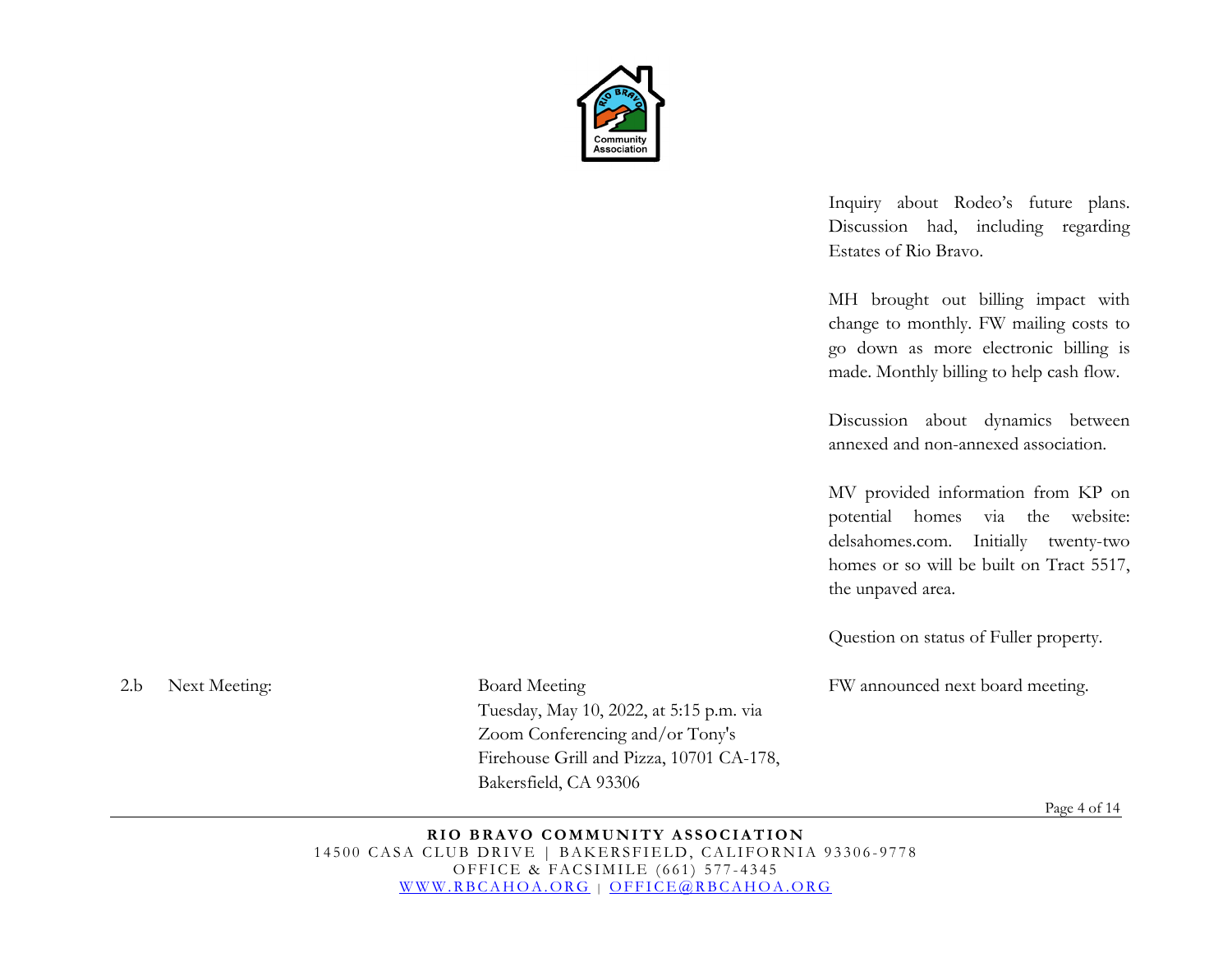

3.a Financial Summary – account balances as of March 8, 2022.

\$30,622.16 Chase Operating Account \$37,834.69 Chase Savings Account ---------------- \$68,456.85

3. **Financial & Accounting** Consent Items designated with a "C."

As to Consent Items, BE motioned to approve Consent items. Correction on wording in Item 3.e.11, Checks to Disburse. FW 2nd – PC abstained. Majority in Favor.

3.b Chase Bank Checking Activity, Operating Account, Reconciliation, and Bank Statement for account ending 5572. Reconciliation report through 3/31/2022.

C \$7,462.83 Non-redacted version available in BOD files.

3.c Chase Bank Savings Activity, Reconciliation, and Bank Statement for account ending 5761. Reconciliation report through 3/31/2022.

C \$37,834.69

Non-redacted version available in BOD files.

3.d Financial Report for March 2022. C Profit & Loss

Statement of Cash Flows

Page 5 of 14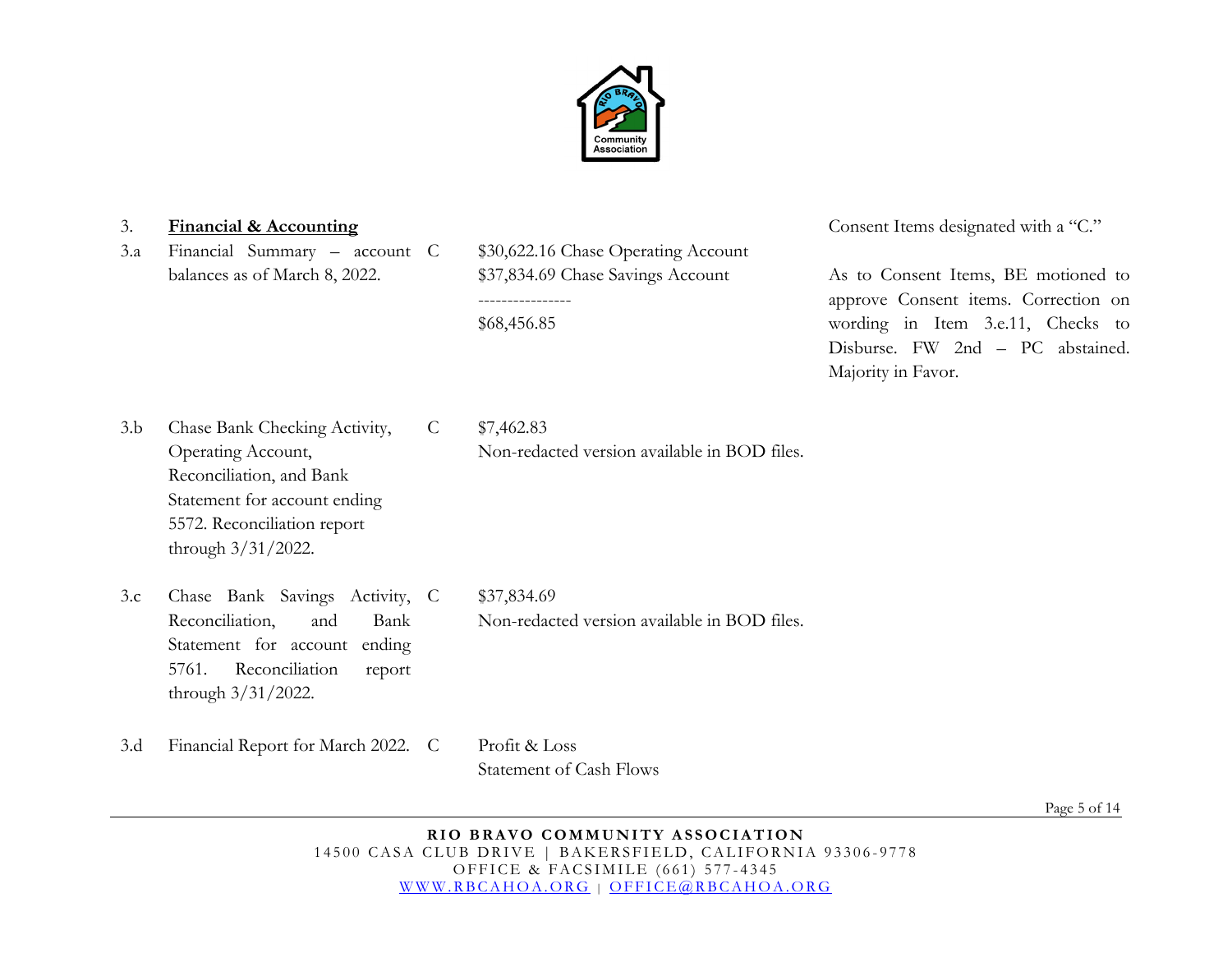

Balance Sheet Budget to Expense – through prior month Budget to Expense – through year end

C C C C C C C RATIFICATION – Utilities/Dwelling Live 1. \$354.56 on 3/4/22 PG&E (9301712956-5 Guard Station & Street \*combined\*) Electronic Payment 2. \$40.23 on 3/7/22 California Water Service (account 5814588888) Electronic Payment 3. \$101.42 on 3/7/22 TelPlex (guard phone) 4. \$107.55 on 3/10/22 to Spectrum (guard internet) 5. \$600.12 on 3/10/22 to DwellingLive (monthly service) 6. \$462.79 on 3/7/22 to DwellingLive (passes) 7. \$52.00 on 3/7/22 to DwellingLive (transponder credits) CHECKS TO RATIFY

None

Page 6 of 14

3.e Outgoing Funds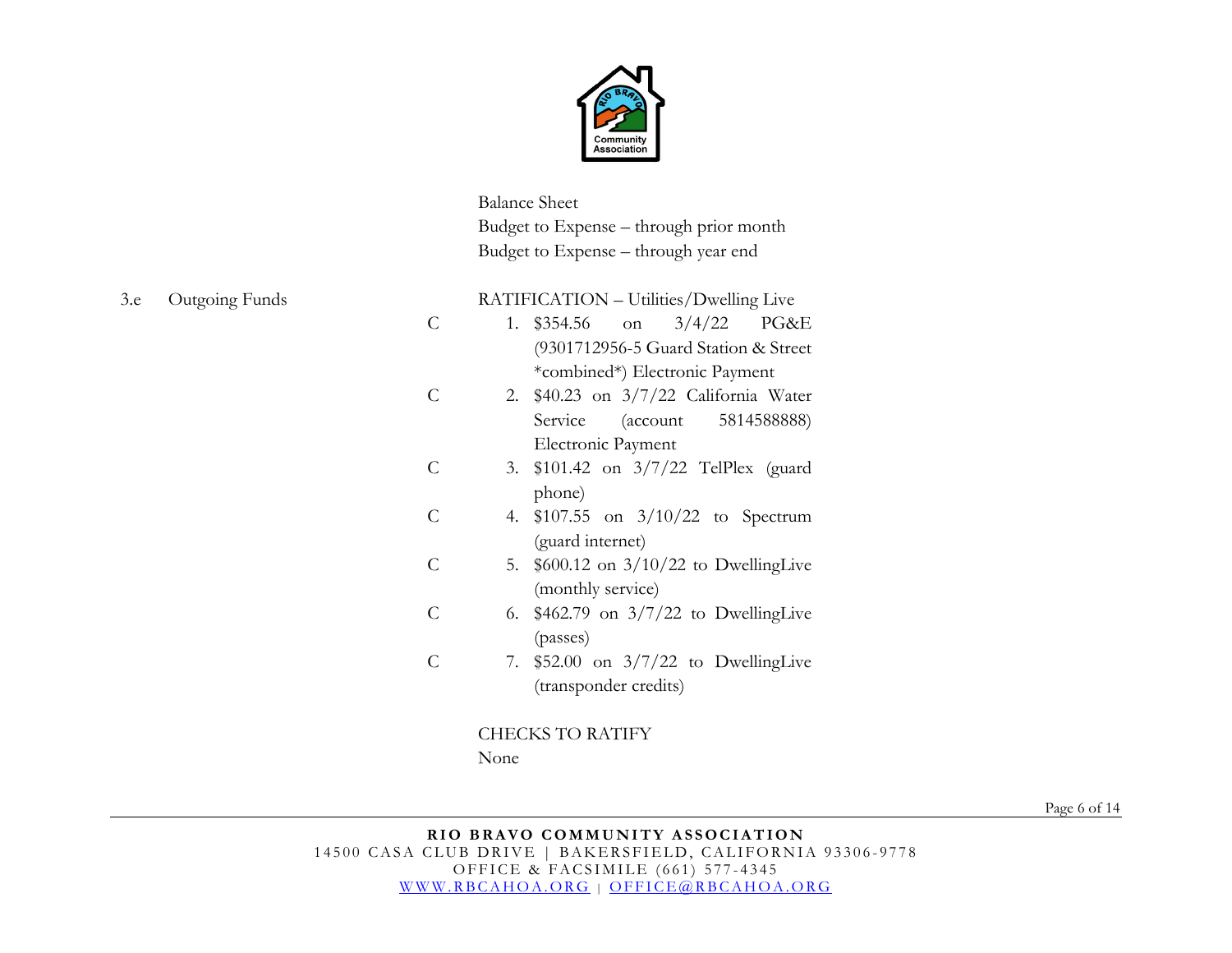

### CHECKS TO DISBURSE

| C              | 1. \$8,994.00 to R. Stanley Security       |
|----------------|--------------------------------------------|
|                | (Invoice 19091 through $3/31/22$ )         |
| C              | 2. \$8,492.00 to R. Stanley Security       |
|                | (Invoice 19066 through $3/15/22$ )         |
| C              | \$7,332.00 to R. Stanley Security<br>3.    |
|                | (Invoice 19044 through $2/28/22$ )         |
| Ċ              | 4. \$835.00 to Elite Maintenance & Tree    |
|                | Service (monthly landscaping) 4/5/22       |
|                | Invoice 4195                               |
| $\subset$      | 5. \$1,343.00 to Elite Maintenance & Tree  |
|                | Service (various repairs) $4/5/22$         |
|                | Invoice 4196                               |
| $\subset$      | 6. $$1,620.25$ HOA<br>Management           |
|                | Solutions, Inc. (March 2022 services       |
|                | and reimbursements)                        |
| Ċ              | \$200.00 to Aurelio Hernandez (April<br>7. |
|                | 2022 janitorial services)                  |
| $\overline{C}$ | \$546.10 to Phil Crosby (replacement<br>8. |
|                | swamp cooler for guard station)            |
| C              | \$59.54 to Phil Crosby (replacement<br>9.  |
|                | phone for guard station)                   |
| C              |                                            |

Page 7 of 14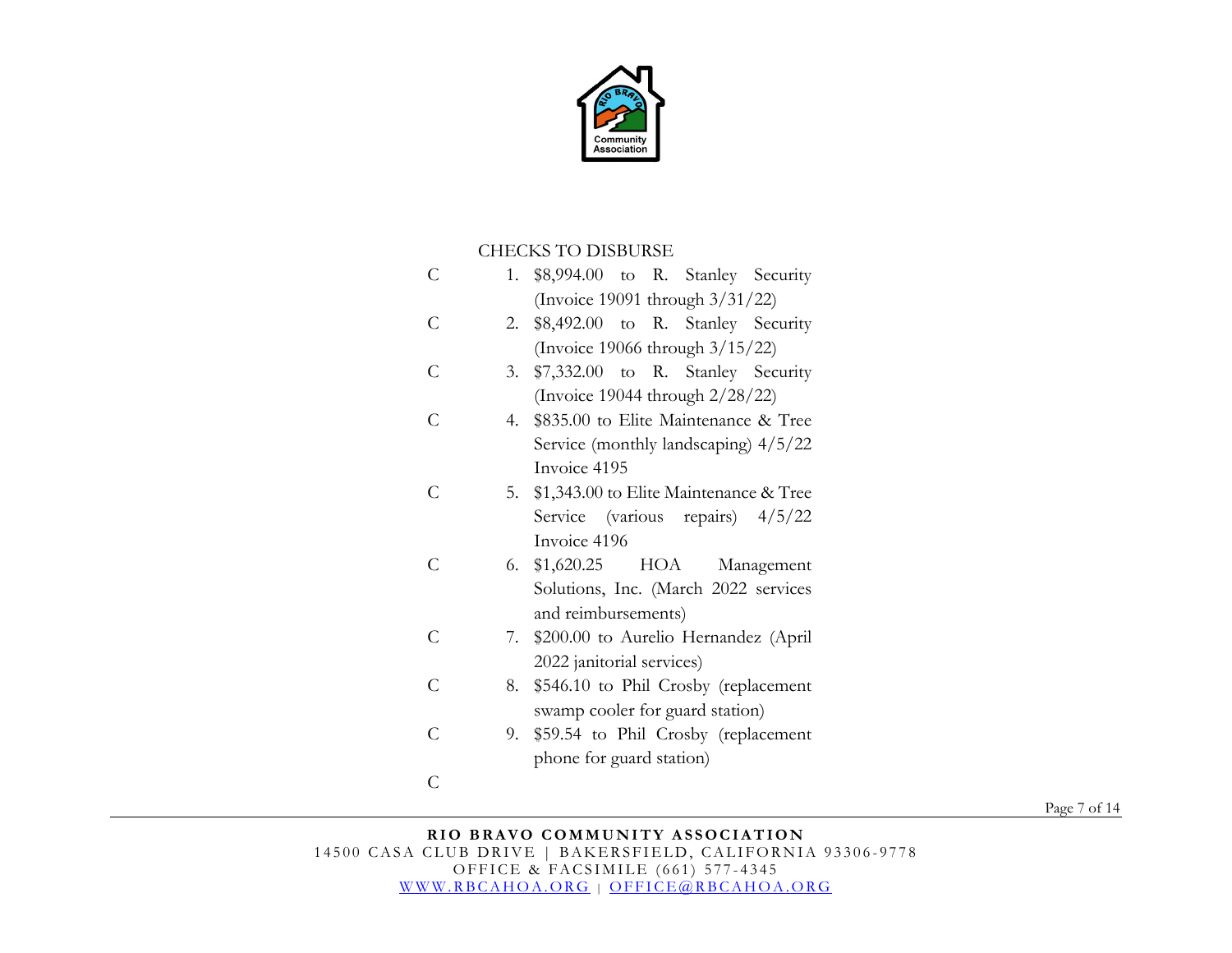

- 10. \$88.00 to Orkin Pest Control (pest services)
- 11. \$5,106.14 (transfer from operating account to reserves (savings) for 1st quarter 2022.

As to Item 3.e.11, Checks to Disburse, SG requested clarification of transfer, reworded for minutes.

SS inquired about allocation for repaying prior year's reserve loans. SG also had questions. MV explained the quarterly reconciliation of reserve dollars collected for current reserves and for repayment of reserve loans. \$5,106.14 was transferred to savings, and out of that, \$2,204.94 was allocated for reserve loan repayment. FW indicated that non-annexed association should be maintaining their respective share of reserves if they are not paying in to RBCA. Only monies paid to RBCA will be transferred to reserves. Discussion had.

Page 8 of 14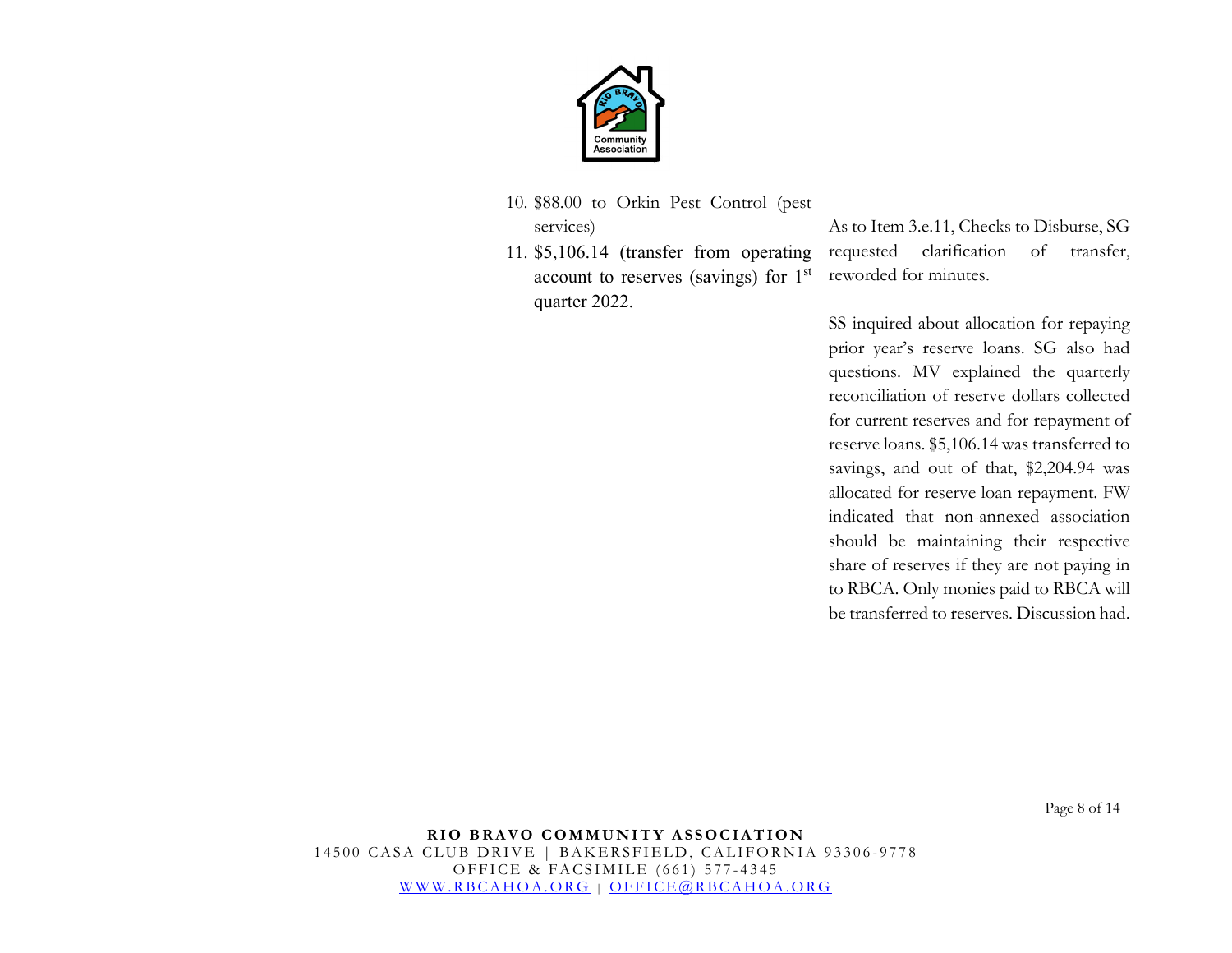

3.f Other Administrative / Financial Items

1. Casa Club Annexation and Related As to Item 3.f.1, FW reported we are in Billing **■**  negotiations with Casa Club, met two

> management company. Letter sent to Casa Club homeowners. FW is hopeful that there is progress is being made. RD concerned about equal payments with annexed owners.

weeks ago, communications active. New board members, and recent change with

amounts and actual payments. SS explained the handout and the information sought. MV to complete handout for next meeting. SS explained concerns by others over budgeting,

- 2. Rio Bravo Fairways Security Gate As to Item 3.f.2, FW is working with Billing **■**  Scott Johnson at Rio Bravo Fairways to get an agreement in place.
- 3. PG&E Rebill case ID 6509951392 As to Item 3.f.3, no action, placeholder. (placeholder)
- 4. Financials Review Questions Addressed As to Item 3.f.4, SS circulated a handout, in part for MV to complete. MV present accrual and cash profit and loss reports. SS asked questions about the reports comparing billed

Page 9 of 14

**RIO BRAVO COMMUNITY ASSOCIATION** 14500 CASA CLUB DRIVE | BAKERSFIELD, CALIFORNIA 93306-9778 OFFICE & FACSIMILE (661) 577 - 4345 [WWW.RBCAHOA.ORG](http://www.rbcahoa.org/) | [OFFICE@RBCAHOA.ORG](mailto:OFFICE@RBCAHOA.ORG)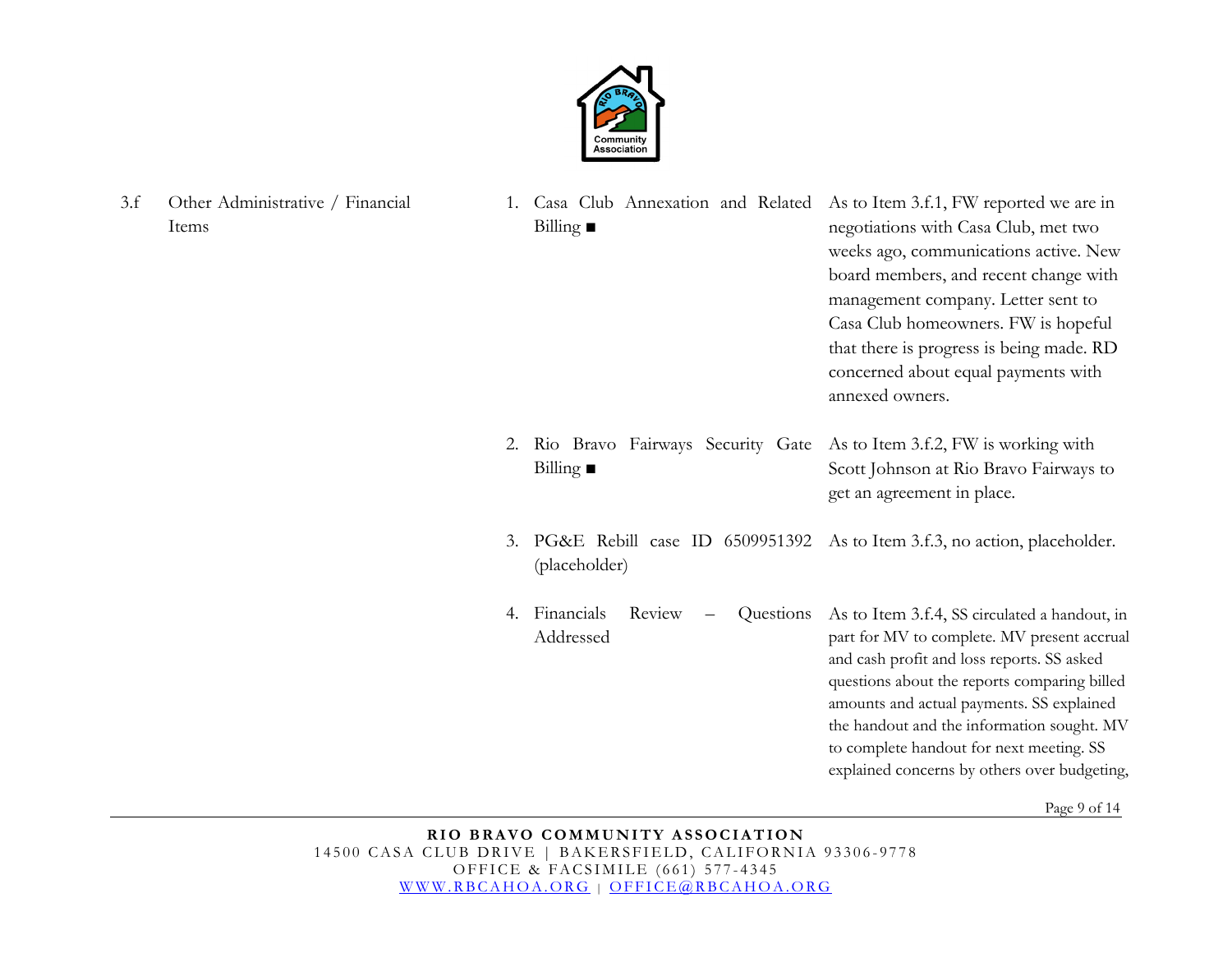

operating RBCA, annexing to RBCA, and understanding why the budget is not balanced. Discussion had about the budget differences, approach, history, repayment of reserves, fiduciary duty, etc.

As to Item 3.f.5, no action.

4.a Operational Items 1. Inspection Report As to Item 4.a.1, MV circulated inspection reports. MV contacted GPM and is awaiting an assessment. FW indicated we need to assess Casa Club to avoid further damage. SG indicated that the prior road surfacing was paid in part by securing funds from A&E. RD asked about reserve study recommendations. MV checked reserved study and indicated that slurry seal and repairs are recommended for 2024 projecting about \$33K for that expense. SS indicated it may not be best to make significant repairs on Casa Club until Rodeo build out is complete. Discussion had.

Page 10 of 14

**RIO BRAVO COMMUNITY ASSOCIATION** 14500 CASA CLUB DRIVE | BAKERSFIELD, CALIFORNIA 93306-9778 OFFICE & FACSIMILE (661) 577 - 4345 [WWW.RBCAHOA.ORG](http://www.rbcahoa.org/) | [OFFICE@RBCAHOA.ORG](mailto:OFFICE@RBCAHOA.ORG)

# 5. Lien Assessment

#### 4. **Regular & Ongoing Business**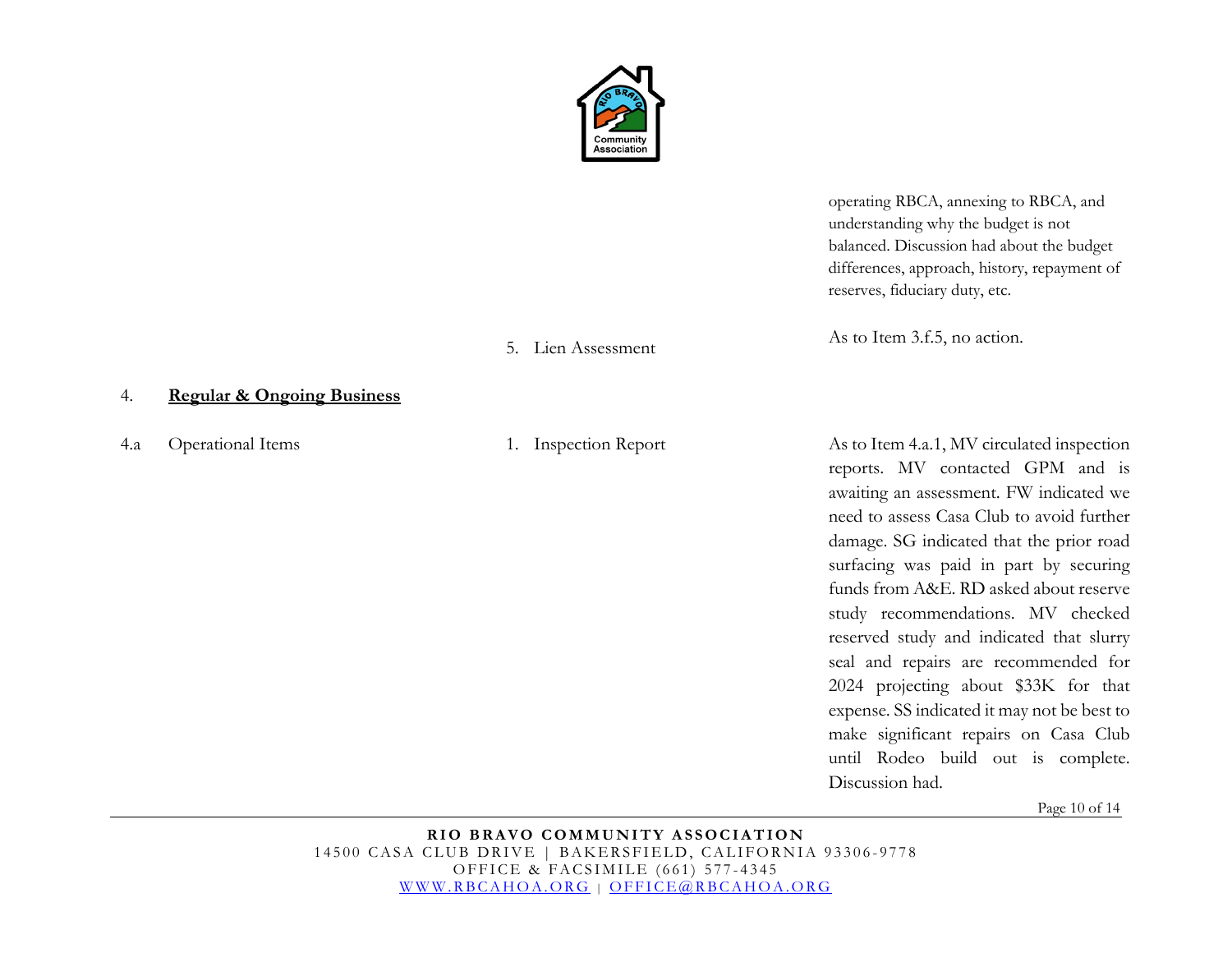

FW updated board on Flock system including initial cost of \$8,250 and recurring costs. MV noted it is \$23 per lot per year. PC explained operational aspects of the Flock system including the seamless communication with Bakersfield Police Department and officers in the field. System is \$7,200 per year for three cameras. Flock is not in the 2022 budget, so RBCA wants to solicit \$1,000 from each association in Rio Bravo Community to install it. In 2023, Flock would be part of the budget. PC address privacy concerns and only allowing Bakersfield Police to have access. Discussion had.

BE motioned to approve the contract with Flock. PC 2<sup>nd</sup>. All in Favor

PC motioned to temporarily use Reserve Funds to pay for Flock contract. Funds collected for Flock to be returned to reserves. BE 2<sup>nd</sup>. All in Favor.

Page 11 of 14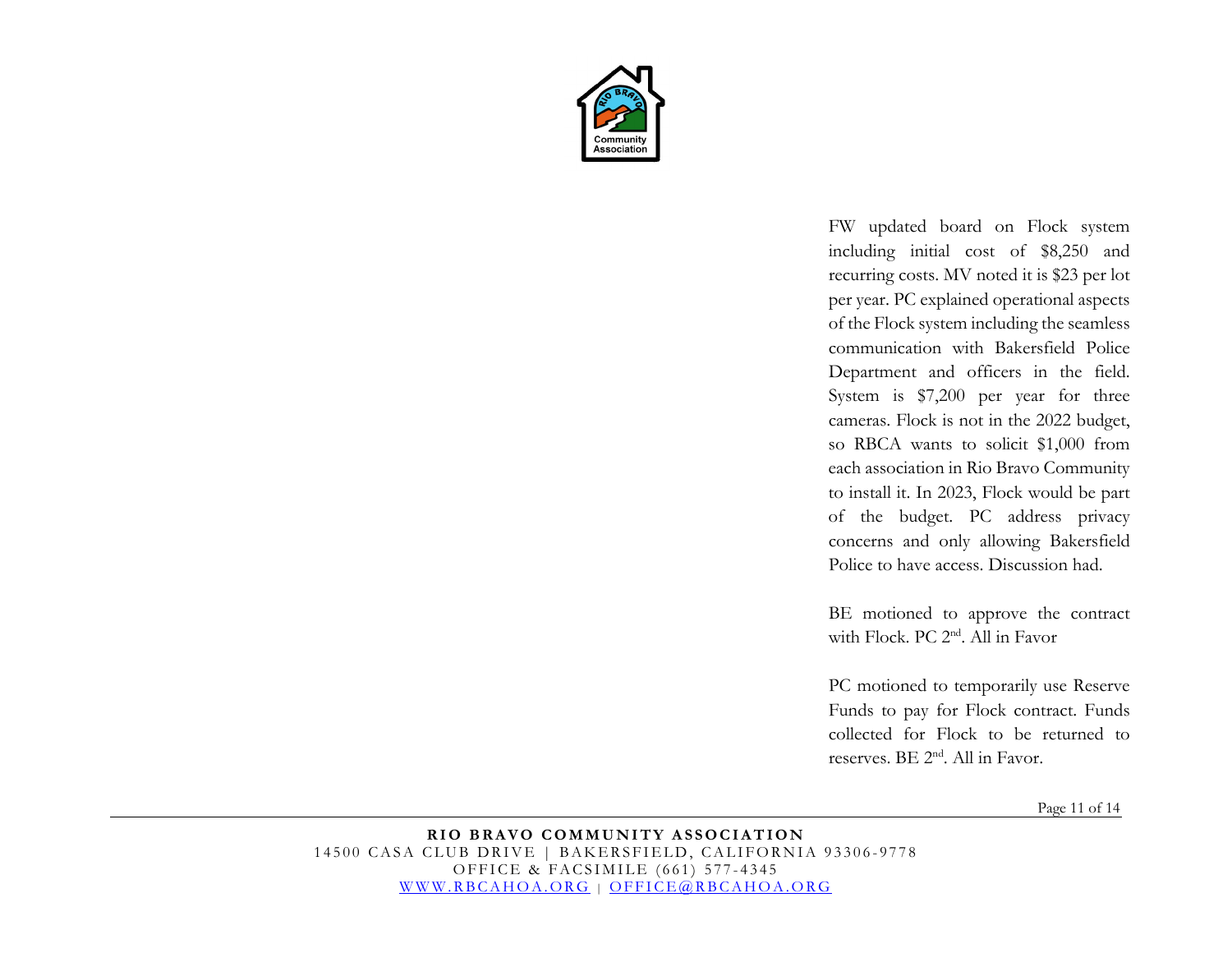

| 4.b | Roadway Maintenance Report      | 1. GPM contacted                           | As to Item 4.b.1, awaiting an assessment<br>by GPM.                                                                                                                                                                                                                                                                           |
|-----|---------------------------------|--------------------------------------------|-------------------------------------------------------------------------------------------------------------------------------------------------------------------------------------------------------------------------------------------------------------------------------------------------------------------------------|
| 4.c | Landscape Maintenance Report    |                                            | Elite Estimate number 99824, As to Item 4.c.1, FW indicated that we<br>Options $1$ or $2$ – previously tabled need to do work at the monument<br>signage, and we may need to get<br>donations. FW to provided \$100 and will<br>try to get more community funds.<br>Funding is available in 2022's budget.<br>Discussion had. |
| 4.d | Board Education & Training      | 1. Davis-Sterling Newsletter Links         | As to Item 4.d.1, MV noted information<br>is in meeting packet.                                                                                                                                                                                                                                                               |
| 4.e | Prior Executive Session Summary |                                            | As to Item 4.e, MV indicated that<br>developer status of Katchay, Rodeo, and<br>reserve calculations were discussed in<br><b>Executive Session.</b>                                                                                                                                                                           |
| 5.  | <b>Security Gate Business</b>   |                                            |                                                                                                                                                                                                                                                                                                                               |
| 5.a | Security Gate Report            | 1. Notable Activity<br>a. Modem / Internet | As to Item 5.a.1, we are saving on paper<br>for passes. MH reported some owners<br>request a daily pass.                                                                                                                                                                                                                      |

Page 12 of 14

**RIO BRAVO COMMUNITY ASSOCIATION** 14500 CASA CLUB DRIVE | BAKERSFIELD, CALIFORNIA 93306-9778 OFFICE & FACSIMILE (661) 577 - 4345 [WWW.RBCAHOA.ORG](http://www.rbcahoa.org/) | [OFFICE@RBCAHOA.ORG](mailto:OFFICE@RBCAHOA.ORG)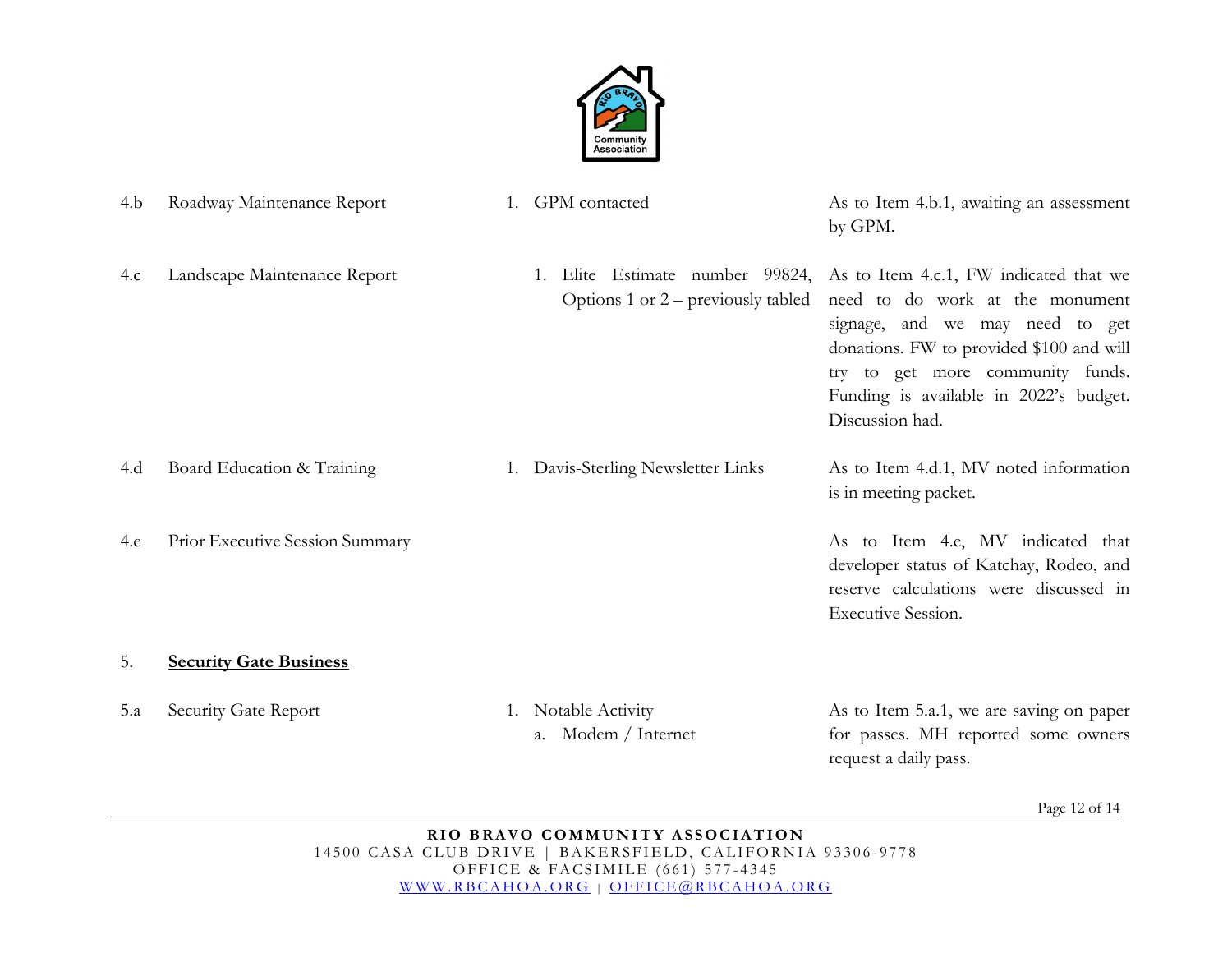

|                               |                                                  | As to Item 5.a.1.a, MH investigation<br>internet update, it turned out to be more<br>costs with Spectrum. MH talked to T-<br>Mobile, no business solution there. Status<br>quo will remain. |
|-------------------------------|--------------------------------------------------|---------------------------------------------------------------------------------------------------------------------------------------------------------------------------------------------|
|                               | 2. The Manors Security Gate ■                    | As to Item 5.a.2, no activity.                                                                                                                                                              |
|                               | 3. Cost Sharing Agreement – Guard $\blacksquare$ | As to Item 5.a.3, no activity.                                                                                                                                                              |
| <b>Adjournment of Meeting</b> | Time: 6:50 p.m.                                  | PC motioned to adjourn. BE $2nd - All in$<br>Favor                                                                                                                                          |

**Δ** Symbol notates an update to listed item on the posted agenda prior to meeting.

■ Symbol notates items also set for discussion in Executive Session